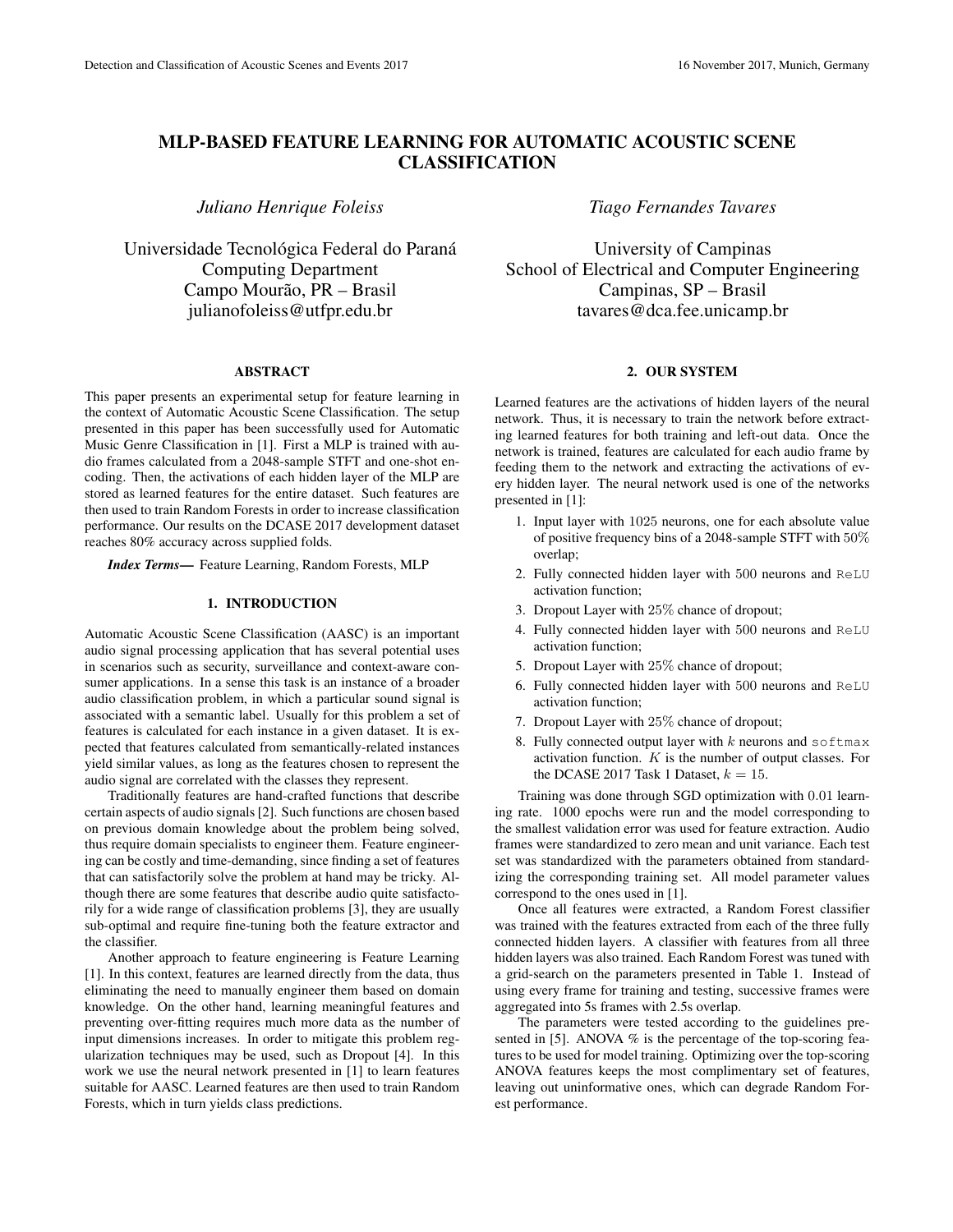| <b>Parameter</b>  | Values                |
|-------------------|-----------------------|
| ANOVA $%$         | $\{30, 53, 76, 100\}$ |
| Min. Samples Leaf | $\{1, 2\}$            |
| # of Estimators   | $\{500, 1000, 1500\}$ |
| Max. Features     | $\{8, 16, 23, 31\}$   |

Table 1: Parameters tested

| Fold           | Accuracy | <b>F1-Score</b> |
|----------------|----------|-----------------|
|                | 0.78     | 0.77            |
| 2              | 0.82     | 0.81            |
| 3              | 0.80     | 0.79            |
|                | 0.73     | 0.73            |
| <b>Average</b> | 0.78     | 0.78            |

Table 2: Results From The Neural Network Output (ProbSum & ProbMax)

### 3. EXPERIMENTS AND RESULTS

The neural network was implemented using the Lasagne deep learning framework [6]. We used the Random Forest implementation from the scikit-learn library [7].

We evaluated the system using the DCASE 2017 Task 1 development dataset [8]. In order to be able to compare results directly to other participants, we used the provided 4-fold cross-validation scheme. Notice that our system allows predictions directly from both the neural network and the Random Forest. Since more than one frame is used for each track, voting schemes may be used to yield a final prediction. Since the network output layer is a softmax layer, the activation of each neuron may be seen as the probability of that frame belonging to a certain class. Thus, for combining neural network outputs each a track we used two strategies: probability sum (ProbSum) and max probability (ProbMax). ProbSum sums the probabilities of each class through all examples for the track: the class corresponding to the largest sum is chosen. Prob-Max, on the other hand, counts the number of times each class was the most probable through all examples for the track: thus, the class with the highest count is chosen. Table 2 shows the results using both ProbMax and ProbSum. For this dataset it seems that either strategy yields similar, but not exactly the same results. Although the accuracy and f1-score metrics are the same, confusion matrices expose a couple of differences (not shown).

Table 3 presents the average results for each acoustic scene across the 4 folds for the ProbSum fusion strategy. When comparing to the baseline system provided, we achieved better results for 9 scenes: beach, bus, cafe, forest path, grocery store, home, library, park and train.

Table 4 shows the results of the Random Forest predictions. Since multiple predictions are made for the same file, one for each aggregated frame chunk, we chose to use majority voting to determine the final prediction. In contrast to the results in [1], which was in the music genre classification problem, using further hidden layers from the input layer did not yield better results. Furthermore, selecting features from all layers did not increase performance either. When compared to the results in Table 2, using random forest did not improve results, although it performed more consistently than the output from the neural network across folds.

Lastly, Table 5 presents the average results for each acoustic scene across the 4 folds for Random Forest. When comparing to the

| <b>Scene</b>     | Accuracy | <b>F1-Score</b> |
|------------------|----------|-----------------|
| beach            | 85.33    | 76.00           |
| bus              | 85.33    | 85.00           |
| cafe/restaurant  | 70.33    | 60.00           |
| car              | 87.33    | 92.00           |
| city_center      | 65.67    | 74.00           |
| forest_path      | 94.00    | 88.33           |
| grocery_store    | 86.67    | 75.33           |
| home             | 82.00    | 72.33           |
| library          | 78.33    | 82.67           |
| metro_station    | 81.67    | 89.67           |
| office           | 85.67    | 91.33           |
| park             | 76.00    | 61.33           |
| residential_area | 55.33    | 60.67           |
| train            | 98.67    | 79.00           |
| tram             | 76.33    | 79.67           |

Table 3: Results per class across all 4 folds (in %, ProbSum)

baseline system provided, we achieved better results for 9 scenes: beach, bus, cafe, forest path, grocery store, home, library, park and train.

We have also calculated class predictions for the evaluation dataset. For this, we used the entire development dataset to train and tune our neural network and Random Forests. Two system outputs were computer. The first one, Foleiss\_UTFPR\_task1\_1 is the output from the neural network itself with ProbSum voting. The second one, Foleiss UTFPR task1.2, is the output from the Random Forest trained with features from all hidden layers and majority voting for deciding the final label.

## 4. REFERENCES

- [1] S. Sigtia and S. Dixon, "Improved music feature learning with deep neural networks," in *IEEE International Conference on Acoustics, Speech and Signal Processing, ICASSP 2014, Florence, Italy, May 4-9, 2014*, 2014, pp. 6959–6963.
- [2] G. Tzanetakis and P. Cook, "Musical genre classification of audio signals," *IEEE Transactions on Speech and Audio Processing*, vol. 10, no. 5, pp. 293–302, Jul 2002.
- [3] Z. Fu, G. Lu, K. M. Ting, and D. Zhang, "A survey of audiobased music classification and annotation," *IEEE Transactions on Multimedia*, vol. 13, no. 2, pp. 303–319, April 2011.
- [4] N. Srivastava, G. Hinton, A. Krizhevsky, I. Sutskever, and R. Salakhutdinov, "Dropout: A simple way to prevent neural networks from overfitting," *Journal of Machine Learning Research*, vol. 15, pp. 1929–1958, 2014. [Online]. Available: http://jmlr.org/papers/v15/srivastava14a.html
- [5] T. Hastie, R. Tibshirani, and J. Friedman, *The Elements of Statistical Learning*, ser. Springer Series in Statistics. New York, NY, USA: Springer New York Inc., 2001.
- [6] S. Dieleman, J. Schlter, C. Raffel, E. Olson, S. K. Snderby, D. Nouri, *et al.*, "Lasagne: First release." Aug. 2015. [Online]. Available: http://dx.doi.org/10.5281/zenodo.27878
- [7] F. Pedregosa, G. Varoquaux, A. Gramfort, V. Michel, B. Thirion, O. Grisel, M. Blondel, P. Prettenhofer, R. Weiss, V. Dubourg, J. Vanderplas, A. Passos, D. Cournapeau,